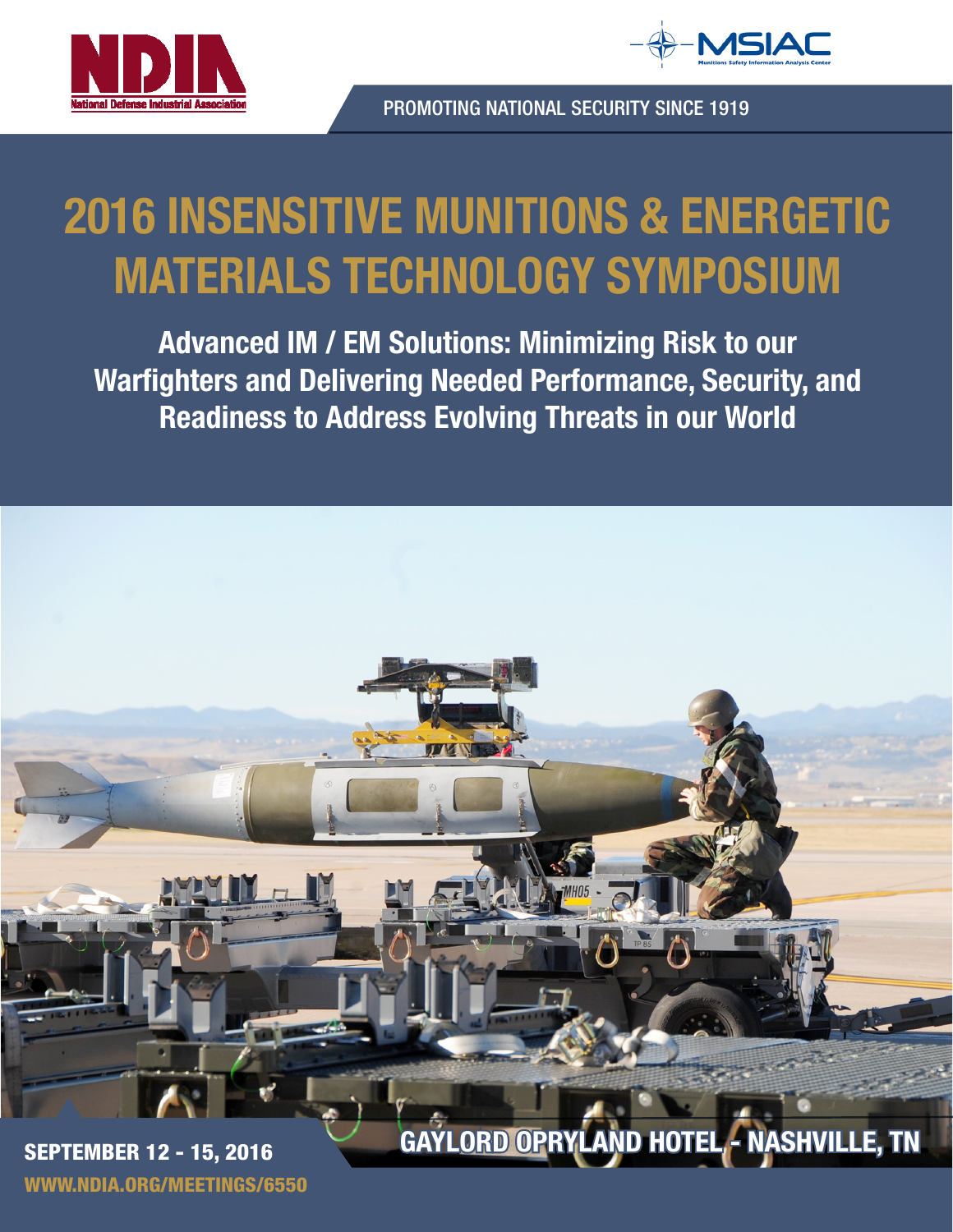#### MONDAY, SEPTEMBER 12

4:00 pm - 5:30 pm CONFERENCE REGISTRATION AND WELCOME RECEPTION - Magnolia Courtyard

#### TUESDAY, SEPTEMBER 13

| $7:00$ am $-5:00$ pm  | <b>CONFERENCE REGISTRATION - Hermitage Foyer</b>    |
|-----------------------|-----------------------------------------------------|
| $7:00$ am - 8:00 am   | <b>CONTINENTAL BREAKFAST</b>                        |
| $8:00$ am - $8:10$ am | <b>WELCOME ADDRESS - Hermitage CD</b>               |
| $8:10$ am $-8:40$ am  | <b>KEYNOTE ADDRESS</b>                              |
| $8:40$ am - $9:00$ am | <b>IM AWARDS</b><br>Presenter: Michael Sharp, MSIAC |

9:00 am - 10:20 am PLENARY PAPER PRESENTATIONS

*Session Chair: Mike Ervin, BAE Systems*

| 9:00 AM   | 18748 | I JIMTP STRATEGY AND PATH FORWARD                                                                                   | Mr. Anthony Di Stasio, USA |
|-----------|-------|---------------------------------------------------------------------------------------------------------------------|----------------------------|
| $9:20$ AM | 18709 | MSIAC - REFLECTION ON 25 YEARS SUPPORTING THE MUNITIONS SAFETY COMMUNITY                                            | Dr. Michael Sharp, Belgium |
| $9:40$ AM | 18770 | GRIMEX (GREEN IM EXPLOSIVE): DEVELOPMENT OF NOVEL IM COMP B REPLACEMENTS<br>BASED ON GREEN TNT AND RDX REPLACEMENTS | Dr. David Price, USA       |
| 10:00 AM  | 18778 | INSENSITIVE MUNITIONS INDUSTRY CONTRIBUTION FOR STANAG AND AOP IMPROVEMENTS   Mr. Yves Guengant, France             |                            |

10:20 am - 10:50 am NETWORKING BREAK AND POSTER SESSION - Cheekwood ABC

10:50 am - 12:30 am BREAKOUT PRESENTATIONS

| SESSION 2A - TESTING I |       |                                                                                                                              | ROOM: HERMITAGE C                                                    | <b>SESSION CHAIR: KEN GRAHAM</b> |
|------------------------|-------|------------------------------------------------------------------------------------------------------------------------------|----------------------------------------------------------------------|----------------------------------|
| $10:50$ AM             | 18758 | HIGH PERFORMANCE PROPELLANT FRAGMENT IMPACT TESTING: SMALL-SCALE AND<br><b>FULL-SCALE</b>                                    |                                                                      | Dr. Eric Harstad, USA            |
| $11:10$ AM             | 18829 | PARAMETERS INFLUENCING THE RESPONSE OF MSP-1 PROPELLANT SUBJECT TO<br><b>FRAGMENT IMPACT</b>                                 |                                                                      | Dr. Mark Pfeil, USA              |
| 11:30 AM               | 18724 | SMALL SCALE FRAGMENT ATTACK TESTING ON THE LMM MISSILE BOOST MOTOR AND THE<br>INFLUENCE OF THE CONDUIT FORM ON XDT THRESHOLD |                                                                      | Mr. Stephen Holden, UK           |
| 11:50 AM               | 18787 | EXPLOSIVENESS TESTING OF PRESSED PBX                                                                                         |                                                                      | Mr. Philip Cheese, UK            |
| $12:10$ AM             | 18788 |                                                                                                                              | HEAVY FRAGMENT IMPACT TESTING OF PBX FILLED BOMBS AND SHAPED CHARGES | Mr. Nathan White, UK             |

| SESSION 2B - FORMULATIONS I |       |                                                                                                       | ROOM: HERMITAGE D | <b>SESSION CHAIR: STEVE NICOLICH</b> |
|-----------------------------|-------|-------------------------------------------------------------------------------------------------------|-------------------|--------------------------------------|
| 10:50 AM                    | 18813 | FORMULATION AND TESTING OF GAGTFA BASED EXPLOSIVES                                                    |                   | Mr. Michael Adams, USA               |
| $11:10$ AM                  | 18769 | EVALUATION OF ARLX-4201 AS THE M1156 (NA29) PGK FUZE BOOSTER FORMULATION FOR<br>THE 155 MM PROJECTILE |                   | Dr. Thuvan Piehler, USA              |
| $11:30$ AM                  | 18761 | INSENSITIVE MUNITIONS - DEVELOPMENT AND QUALIFICATION OF NEW MELT-CAST<br><b>FORMULATIONS</b>         |                   | Mr. Øyvind Johansen, Norway          |
| 11:50 AM                    | 18805 | THE PATH FORWARD FOR ALUMINIZED PRNQ FORMULATIONS                                                     |                   | Dr. Eric Bukowski, USA               |
| $12:10$ AM                  | 18791 | REDUCED SENSITIVITY LX-14 MAIN CHARGE                                                                 |                   | Mr. Brian Alexander, USA             |

12:30 am - 1:50 pm LUNCH - Old Hickory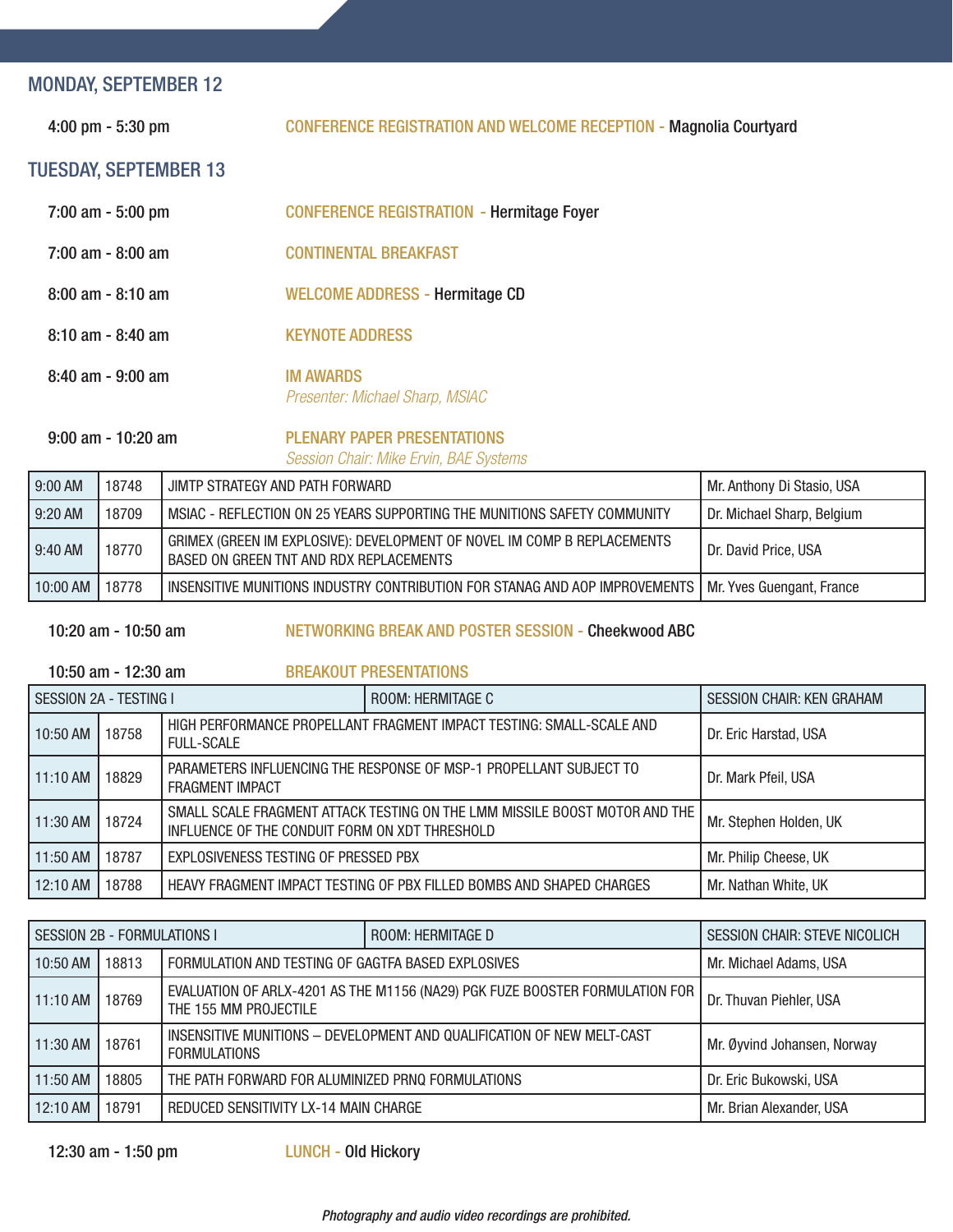|                            | 1:50 pm $-$ 3:10 pm                                                                                               |  | <b>BREAKOUT PRESENTATIONS</b>                            |                                |
|----------------------------|-------------------------------------------------------------------------------------------------------------------|--|----------------------------------------------------------|--------------------------------|
| SESSION 3A - SLOW COOK-OFF |                                                                                                                   |  | ROOM: HERMITAGE C<br><b>SESSION CHAIR: GERT SCHOLTES</b> |                                |
| $1:50$ PM                  | I U.S. SLOW COOK-OFF CONSORTIUM<br>18741                                                                          |  | Dr. Heather Hayden, USA                                  |                                |
| $2:10$ PM                  | AN APPROACH TO SIMULATE THE COOK-OFF RESPONSE OF LARGE MUNITIONS USING<br>18808<br>SMALL SCALE TESTS AND ANALYSIS |  | Dr. N. Albert Moussa, USA                                |                                |
| 2:30 PM                    | 18814<br>THERMAL MODELING OF SLOW COOK-OFF RESPONSES                                                              |  |                                                          | Dr. Markus Graswald, Germany   |
| 2:50 PM                    | SLOW COOK-OFF OPEN DISCUSSION                                                                                     |  |                                                          | Mr. Gert Scholtes, Netherlands |

| SESSION 3B - ENERGETIC MATERIALS I |                                                     |                                                                                                                  | ROOM: HERMITAGE D       | <b>SESSION CHAIR: ROY KELLY</b>  |
|------------------------------------|-----------------------------------------------------|------------------------------------------------------------------------------------------------------------------|-------------------------|----------------------------------|
| 1:50 PM                            | 18729                                               | CHARACTERIZATION OF 1-PROPYL-2-NITROGUANIDINE (PRNQ)                                                             |                         | Mr. Philip Samuels, USA          |
| 2:10 PM                            | 18767                                               | INFUSE™ NITROCELLULOSE: A NEW APPROACH TO GUN PROPELLANT TECHNOLOGY                                              |                         | Dr. Stephen Velarde, USA         |
| 2:30 PM                            | 18719                                               | COMPATIBILITY INVESTIGATIONS ON NOVEL ENERGETIC FORMULATIONS OF NITROGEN<br>RICH AZOLE [BISTETRAZOLYLAMINE(BTA)] |                         | Dr. Nimesh Sasidharan, Singapore |
| 2:50 PM                            | HIGH TEMPERATURE EXPLOSIVES FOR THE FUTURE<br>18780 |                                                                                                                  | Dr. Sarah Headrick, USA |                                  |

#### 3:10 pm - 3:30 pm NETWORKING BREAK AND POSTER SESSION - Cheekwood ABC

|                                                                                      | $3:30$ pm $-5:10$ pm                                  |                                                             | <b>BREAKOUT PRESENTATIONS</b> |                                        |
|--------------------------------------------------------------------------------------|-------------------------------------------------------|-------------------------------------------------------------|-------------------------------|----------------------------------------|
| SESSION 4A - POLICY                                                                  |                                                       |                                                             | ROOM: HERMITAGE C             | <b>SESSION CHAIR: EMMANUEL SCHULTZ</b> |
| NAVY INSENSITIVE MUNITIONS (IM) PROGRAM PLANNING AND EXECUTION<br>$3:30$ PM<br>18718 |                                                       |                                                             |                               | Mr. Donald Porada, USA                 |
| 3:50 PM                                                                              | 18720                                                 | BENEFITS OF INSENSITIVE MUNITIONS ON STORAGE AND OPERATIONS |                               | Mr. Benjamin Keefe, Belgium            |
| 4:10 PM                                                                              | 18725                                                 | CHANGES TO NATO IM POLICY AND FULL SCALE TESTING DOCUMENTS  |                               | Mr. Florian Pechoux, France            |
| 4:30 PM                                                                              | 18816<br>MSIAC AUDIT PROCEDURE OF DGA MISSILE TESTING |                                                             | Mr. Florian Pechoux, France   |                                        |
| 4:50 PM                                                                              | 18821                                                 | ARDEC GUN PROPULSION SCIENCE & TECHNOLOGIES OF INTEREST     |                               | Mr. Elbert Caravaca, USA               |

| SESSION 4B - PROCESSING I                            |        |                                                     | ROOM: HERMITAGE D    | <b>SESSION CHAIR: SARAH HEADRICK</b> |
|------------------------------------------------------|--------|-----------------------------------------------------|----------------------|--------------------------------------|
| 3:30 PM                                              | 18753  | l QUALIFICATION OF GRANULAR IMX-104                 |                      | Mr. Keyur Patel, USA                 |
| 3:50 PM                                              | 18789  | PILOT PLANT DEMONSTRATION OF A ONE-POT DEMN PROCESS |                      | Dr. Stephen Velarde, USA             |
| 4:10 PM                                              | 2016-3 | GRANULAR IMX-104 IMPROVED MANUFACTURING             |                      | Ms. Xueling Zhao, USA                |
| 4:30 PM<br>2016-4<br>DEMN X "ONE-POT" LOADING METHOD |        |                                                     | Mr. Eric Boykin, USA |                                      |

5:10 pm SESSIONS ADJOURN

5:30 pm - 7:00 pm SYMPOSIUM RECEPTION - Waters Edge

#### WEDNESDAY, SEPTEMBER 14

- 7:30 am 11:30 am CONFERENCE REGISTRATION Hermitage Foyer
- 7:30 am 8:30 am CONTINENTAL BREAKFAST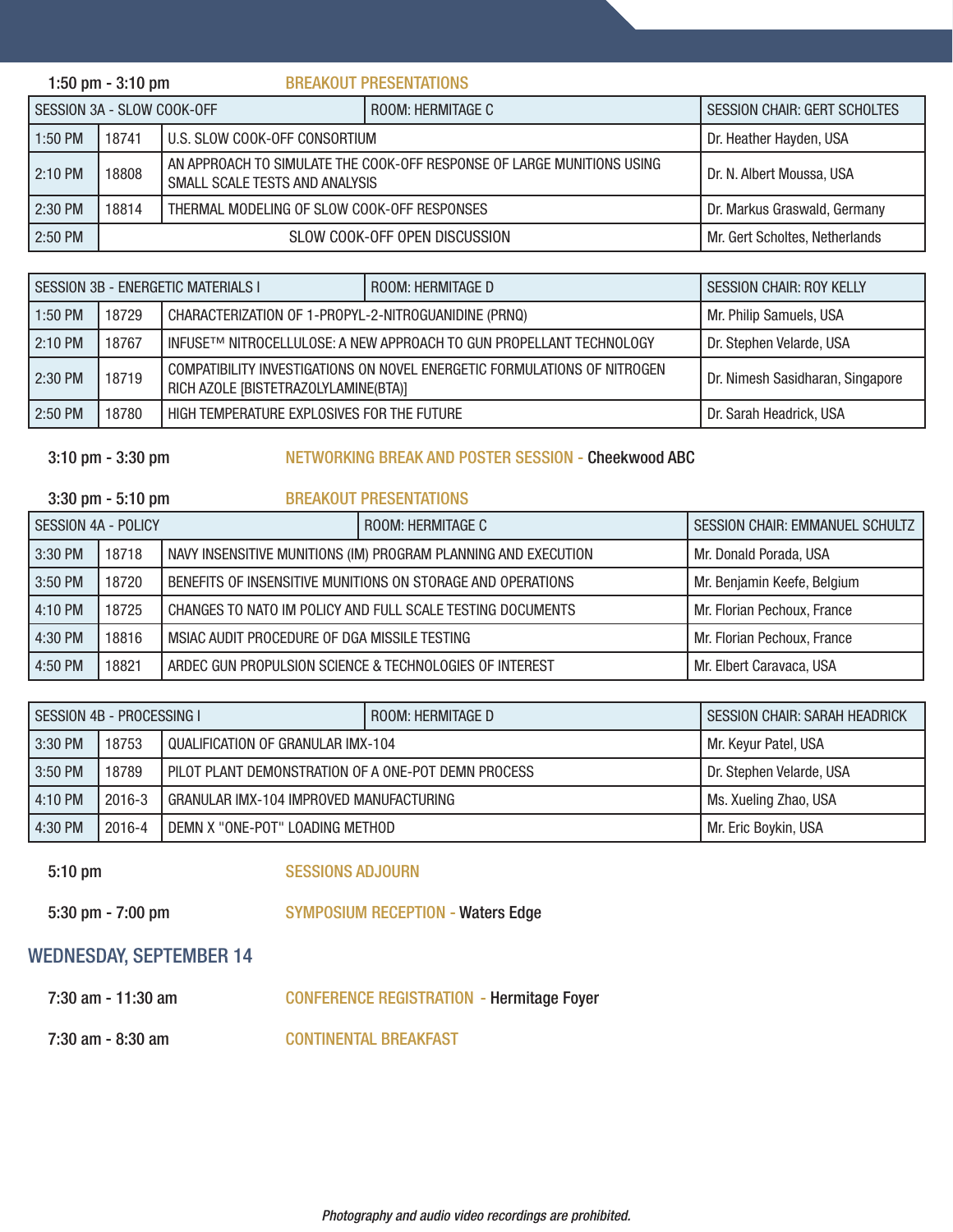|                                                                               | 8:30 am - 10:10 am |                                                                     | <b>BREAKOUT PRESENTATIONS</b>                                            |                                  |
|-------------------------------------------------------------------------------|--------------------|---------------------------------------------------------------------|--------------------------------------------------------------------------|----------------------------------|
| SESSION 5A - FAST COOK-OFF                                                    |                    |                                                                     | ROOM: HERMITAGE C                                                        | <b>SESSION CHAIR: TOM SWIERK</b> |
| 8:30 AM<br>18708<br>TURNING UP THE HEAT: SCIENCE OF COOKOFF WORKSHOP FINDINGS |                    |                                                                     |                                                                          | Dr. Matthew Andrews, Belgium     |
| 8:50 AM                                                                       | 18747              |                                                                     | ATMOSPHERIC MEASUREMENTS IN PROPANE AND LIQUID-POOL FAST COOK OFF FIRES  | Dr. David Hubble, USA            |
| 9:10 AM                                                                       | 18766              | INVESTIGATION OF A POSSIBLE FUEL FIRE ALTERNATIVE: RADIATIVE PANELS |                                                                          | Mr. Julien Moriceau, France      |
| 9:30 AM                                                                       | 18784              | EFFECT OF ITEM BLOCKAGE IN FAST COOK OFF FIRES                      |                                                                          | Dr. Jon Yagla, USA               |
| 9:50 AM                                                                       | 18820              | <b>ITEMS</b>                                                        | CALIBRATION OF A PROPANE FAST HEATING BURNER USED TO TEST LARGE ORDNANCE | Dr. Ephraim Washburn, USA        |

| SESSION 5B - ENERGETICS AND STANDARDS |       |                                                                                        | ROOM: HERMITAGE D                                                              | <b>SESSION CHAIR: WERNER ARNOLD</b> |
|---------------------------------------|-------|----------------------------------------------------------------------------------------|--------------------------------------------------------------------------------|-------------------------------------|
| 8:30 AM                               | 18775 | REVIEW AND UPDATE OF STANAG 4526 SHAPED CHARGE JET, MUNITIONS TEST<br><b>PROCEDURE</b> |                                                                                | Dr. Brian Fuchs, USA                |
| 8:50 AM                               | 18715 | PROJECTION CRITERIA FOR INSENSITIVE MUNITIONS AND HAZARD CLASSIFICATION                |                                                                                | Dr. Ernie Baker, USA                |
| $9:10$ AM                             | 18735 | INSENSITIVE MUNITIONS TYPE IV LETHAL FRAGMENT PROJECTION ENERGY THRESHOLD              |                                                                                | Mr. Daniel Pudlak, USA              |
| $9:30$ AM                             | 18754 | PREPARATION AND CHARACTERIZATION OF NANOSTRUCTURED COMPOSITION B                       |                                                                                | Dr. Hongwei Qiu, USA                |
| l 9:50 AM                             | 18687 | (DAAF)                                                                                 | PARTICLE SIZE EFFECTS ON THE INITIATION CHARACTERISTICS OF DIAMINOAZOXYFURAZAN | Ms. Elizabeth Francois, USA         |

#### 10:10 am - 10:30 am NETWORKING BREAK AND POSTER SESSION - Hermitage AB

#### 10:30 am - 11:50 am BREAKOUT PRESENTATIONS

| SESSION 6A - TESTING IL |       |                                                                                                                 | ROOM: HERMITAGE C | <b>SESSION CHAIR: ERNIE BAKER</b> |
|-------------------------|-------|-----------------------------------------------------------------------------------------------------------------|-------------------|-----------------------------------|
| $10:30$ AM              | 18825 | A SERIES OF BKNO3 NITROCELLULOSE BASED LOW SENSITIVITY IGNITERS WITH<br><b>VARYING IGNITION CHARACTERISTICS</b> |                   | Dr. Eugene Rozumov, USA           |
| 10:50 AM                | 18743 | I INSENSITIVE 120 MM MORTAR BOMB                                                                                |                   | Mr. Christophe Coulouarn, France  |
| 11:10 AM   18736        |       | FRAGMENT BREAK-UP INVESTIGATION                                                                                 |                   | Mr. Daniel Pudlak, USA            |

| SESSION 6B - PROCESSING II |       |                                                                                                               | ROOM: HERMITAGE D | <b>SESSION CHAIR: BRAD SLEADD</b> |
|----------------------------|-------|---------------------------------------------------------------------------------------------------------------|-------------------|-----------------------------------|
| 10:30 AM                   | 18799 | SCALE-UP AND ANALYSIS OF TAGMNT                                                                               |                   | Dr. Victor Rendina, USA           |
| 10:50 AM                   | 18807 | DESIGN CONSIDERATIONS FOR AUTOMATED MANUFACTURING SYSTEMS FOR PRIMARY<br>EXPLOSIVES AND MILITARY PYROTECHNICS |                   | Mr. Charles Sturdivant, USA       |
| $11:10$ AM                 | 18745 | IMPLEMENTATION OF XF®PREMIX ON TRADITIONAL MELT-CAST EQUIPMENT: MECAR<br>WORKSHOP FOR INSENSITIVE AMMUNITION  |                   | Mr. David Struyve, Belgium        |
| $11:30$ AM                 | 18723 | ORDERED CRYSTAL ASSEMBLY OF ULTRAFINE EXPLOSIVE PARTICLES AND THEIR<br>SENSITIVITY PERFORMANCE                |                   | Dr. Zhijian Yang, China           |

11:50 am ADJOURN FOR THE DAY

#### THURSDAY, SEPTEMBER 15

- 7:00 am 10:00 am CONFERENCE REGISTRATION Hermitage Foyer
- 7:00 am 8:00 am CONTINENTAL BREAKFAST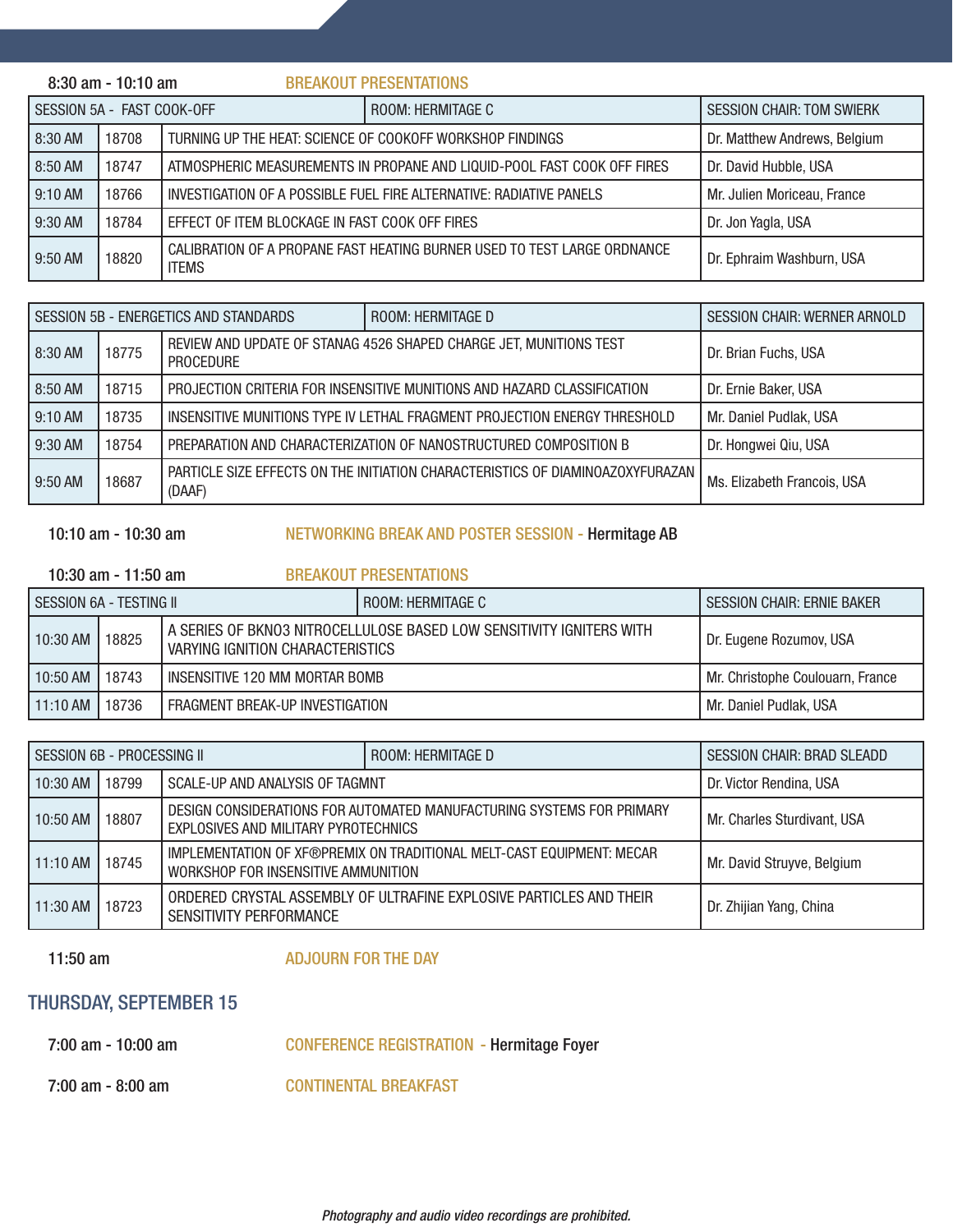|           | $8:00$ am - $9:40$ am |                                                           | <b>BREAKOUT PRESENTATIONS</b>                                                  |                                    |
|-----------|-----------------------|-----------------------------------------------------------|--------------------------------------------------------------------------------|------------------------------------|
|           |                       | SESSION 7A - MITIGATION AND TESTING                       | ROOM: HERMITAGE C                                                              | <b>SESSION CHAIR: WADE BABCOCK</b> |
| $8:00$ AM | 18705                 | <b>INTEGRATION</b>                                        | INSENSITIVE MUNITIONS (IM) AND HAZARD CLASSIFICATION (HC) TESTING GUIDANCE AND | Mr. Ken Tomasello, USA             |
| 8:20 AM   | 18710                 | MITIGATION TECHNIQUES FOR MUNITIONS - EASY ACCESS ONLINE! |                                                                                | Mr. Emmanuel Schultz, Belgium      |
| 8:40 AM   | 18740                 |                                                           | FRAGMENT IMPACT MITIGATION THROUGH SHOCK-INDUCED THREAT DAMAGE                 | Mr. Michael Steinberg, USA         |
| 9:00 AM   | 18763                 | SHOCK SENSITIVITY TESTING OF 3(5),4-DINITROPYRAZOLE       |                                                                                | Dr. Janis Ritums, Sweden           |
| $9:20$ AM | 18765                 | LAUNCHER CANISTERS                                        | FAST COOK-OFF MODELS AND EXPERIMENTS WITH ROCKET MOTORS IN MISSILE             | Dr. Jon Yagla, USA                 |

| <b>SESSION 7B - SYNTHESIS</b> |       |                                                       | ROOM: HERMITAGE D                                                         | <b>SESSION CHAIR: RON HOLLANDS</b> |
|-------------------------------|-------|-------------------------------------------------------|---------------------------------------------------------------------------|------------------------------------|
| 8:00 AM                       | 18796 | DEVELOPMENT AND TESTING OF 3,4 DNP                    |                                                                           | Dr. Jacob Morris, USA              |
| 8:20 AM                       | 18798 | LABORATORY AND PILOT SCALE SYNTHESIS OF LLM 105       |                                                                           | Mr. James Phillips, USA            |
| 8:40 AM                       | 18803 | SYNTHESIS OF NEW ENERGETIC BINDERS DERIVED FROM ADIOL |                                                                           | Dr. Melissa Mileham, USA           |
| 9:00 AM                       | 18830 |                                                       | SYNTHESIS AND CHARACTERIZATION OF NEW ISOXAZOLE-BASED ENERGETIC MATERIALS | Dr. Pablo Guzman, USA              |
| 9:20 AM                       | 18797 | PROCESS DEVELOPMENT AND SCALE-UP OF MDNT              |                                                                           | Dr. Jacob Morris, USA              |

#### 9:40 am - 10:00 am NETWORKING BREAK AND POSTER SESSION - Hermitage AB

#### 10:00 am - 11:40 am BREAKOUT PRESENTATIONS

| SESSION 8A - SYSTEMS I |       |                                                                                                                            | ROOM: HERMITAGE C                                                         | <b>SESSION CHAIR: KAT HUNT</b> |
|------------------------|-------|----------------------------------------------------------------------------------------------------------------------------|---------------------------------------------------------------------------|--------------------------------|
| 10:00 AM               | 18689 | USE OF PACKAGING METHODOLOGIES AND INNOVATIVE MATERIALS TO PREVENT<br>INADVERTENT REACTION OF CONTAINERIZED NAVAL ORDNANCE |                                                                           | Mr. Robert Van Schaack, USA    |
| 10:20 AM               | 18785 | MITIGATION DEVICE FOR NEXT GENERATION MEDIUM CALIBER AMMUNITION                                                            |                                                                           | Mr. Nicolas Bruno, Argentina   |
| 10:40 AM               | 18733 | ONE POINT SAFE EXPLOSIVE CHARGE                                                                                            |                                                                           | Dr. Eamon Colclough, UK        |
| $11:00$ AM             | 18727 | <b>COMPOSITION</b>                                                                                                         | EVALUATION OF THE 90MM MK8 HEP AMMUNITION FILLED WITH IM P16945 EXPLOSIVE | Mr. David Struyve, Belgium     |
| $11:20$ AM             | 18801 | <b>CHARGE</b>                                                                                                              | IM & FHC RESULTS FOR 105MM M1130 CARTRIDGE WITH XM350 PROPELLING          | Mr. Charlie Patel, USA         |

| I SESSION 8B - ENERGETIC MATERIALS II |       |                                                                                           | <b>ROOM: HERMITAGE D</b> | <b>SESSION CHAIR: PAUL BRAITHWAITE</b> |
|---------------------------------------|-------|-------------------------------------------------------------------------------------------|--------------------------|----------------------------------------|
| l 10:00 AM                            | 18810 | NITROISOBUTANETRINITRATE (NIBTN): A POTENTIAL NG REPLACEMENT PLASTICIZER                  |                          | Dr. Alexander Paraskos, USA            |
| l 10:20 AM                            | 18794 | ALTERNATIVE WAXES FOR COMPOSITION B                                                       |                          | Mr. Myles Donegan, USA                 |
| 10:40 AM                              | 0000  | ENGINEERING LEVEL IM TEST RESULTS FOR 155MM EXTENDED RANGE XM1128 HE<br><b>PROJECTILE</b> |                          | Mr. Keyur Patel, USA                   |
| 11:00 AM                              | 18730 | CHARACTERIZATION OF DNAM (DINITRAMINO MELAMINE)                                           |                          | Mr. Philip Samuels, USA                |
| 11:20 AM                              | 18751 | AMORPHOUS ENERGETICS                                                                      |                          | Dr. Rajen Patel, USA                   |

11:40 am - 1:00 pm LUNCH - Old Hickory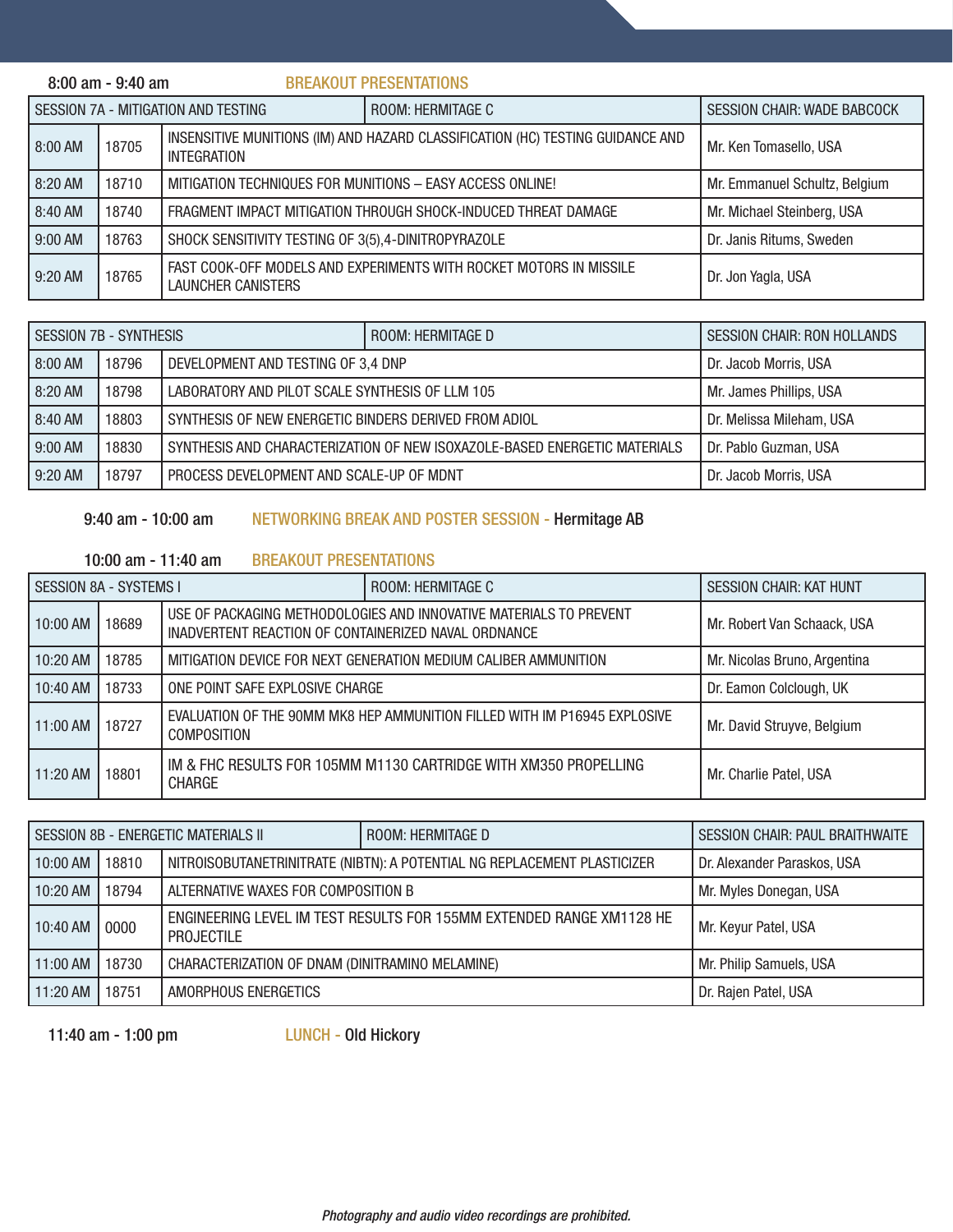|                              | 1:00 pm $-$ 2:40 pm |                                                 | <b>BREAKOUT PRESENTATIONS</b>                                                                                                                  |                                       |
|------------------------------|---------------------|-------------------------------------------------|------------------------------------------------------------------------------------------------------------------------------------------------|---------------------------------------|
| <b>SESSION 9A - MODELING</b> |                     |                                                 | ROOM: HERMITAGE C                                                                                                                              | <b>SESSION CHAIR: MELISSA MILEHAM</b> |
| $1:00$ PM                    | 18734               | ON THE WAY TO A UNIFIED INITIATION MODEL        |                                                                                                                                                | Mr. Werner Arnold, Germany            |
| $1:20$ PM                    | 18759               | COMPOSITE MATERIAL MODELING FOR FRAGMENT IMPACT |                                                                                                                                                | Mr. Matt Triplett, USA                |
| 1:40 PM                      | 18774               | AMMUNITION UNDER MECHANICAL THREAT              | HRVM - A NUMERICAL TOOL TO ENHANCE THE REACTION VIOLENCE PREDICTION OF                                                                         | Mr. Julien Moriceau, France           |
| $2:00$ PM                    | 18757               |                                                 | COMPUTATIONAL ENERGY FLUENCE VISUALIZATION AND PREDICTION OF WARHEAD<br>RESPONSE WITH COMPARISON TO INSENSITIVE MUNITION FRAGMENT IMPACT TESTS | Mr. Benjamin Blazek, USA              |
| $2:20$ PM                    | 18707               | SIMULATION EFFORTS                              | CONSOLIDATED GUIDE TO MATERIAL PARAMETERS NEEDED FOR IM MODELING AND                                                                           | Mr. Wade Babcock, Belgium             |

| SESSION 9B - PROPELLANTS |       |                                                                                                                      | ROOM: HERMITAGE D                                                      | <b>SESSION CHAIR: JAMIE NEIDERT</b> |
|--------------------------|-------|----------------------------------------------------------------------------------------------------------------------|------------------------------------------------------------------------|-------------------------------------|
| $1:00$ PM                | 18717 | DEVELOPMENT OF INSENSITIVE MUNITIONS (IM) THERMOPLASTIC ELASTOMER (TPE)<br>PROPELLANTS FOR LARGE CALIBRE GUN SYSTEMS |                                                                        | Dr. Mark Penny, UK                  |
| l 1:20 PM                | 18731 | A NEW GENERATION OF MINIMUM SMOKE PROPELLANTS FOR TACTICAL MISSILE<br><b>PROPULSION</b>                              |                                                                        | Mr. Eirik Loekke, Norway            |
| l 1:40 PM                | 18755 | MAKING PROGRESS TOWARDS GREEN PROPELLANTS                                                                            |                                                                        | Dr. Rowan Dobson, France            |
| 2:00 PM                  | 18686 |                                                                                                                      | EFFECTS OF LONG-TERM AGEING ON SMALL AND MEDIUM CALIBRE PROPELLANTS    | Mr. Beat Vogelsanger, Switzerland   |
| 2:20 PM                  | 18706 | <b>GAPS</b>                                                                                                          | HIGH PERFORMANCE PROPULSION INSENSITIVE MUNITIONS TECHNOLOGY GOALS AND | Mr. Stuart Blashill, USA            |

#### 2:40 pm - 3:00 pm NETWORKING BREAK AND POSTER SESSION - Hermitage AB

#### 3:00 pm - 4:20 pm BREAKOUT PRESENTATIONS

| SESSION 10A - SYSTEMS II |        |                                                                                             | ROOM: HERMITAGE C                                                        | <b>SESSION CHAIR: STEPHEN STRUCK</b> |
|--------------------------|--------|---------------------------------------------------------------------------------------------|--------------------------------------------------------------------------|--------------------------------------|
| 3:00 PM                  | 18786  | NATO WORKING GROUP ON IM AND HAZARD CLASSIFICATION REQUIREMENTS,<br>ASSESSMENT AND RISK     |                                                                          | Mr. Philip Cheese, UK                |
| $3:20$ PM                | 18800  | IMPACT AND COOK-OFF MITIGATION APPROACH FOR THE 105MM ARTILLERY PROPULSION<br><b>SYSTEM</b> |                                                                          | Mr. Charlie Patel, USA               |
| 3:40 PM                  | 18726  | DIFFERENT INSENSITIVE EXPLOSIVES                                                            | IM AND LETHALITY PERFORMANCE OF 81MM IHE MORTAR BOMBS FILLED WITH        | Mr. Jackie Sibeko, South Africa      |
| 4:00 PM                  | 2016-1 | AND LESSONS LEARNED                                                                         | IM ENERGETICS DEVELOPMENT INTO NEW LEGACY WEAPON SYSTEMS: PM PERSPECTIVE | Mr. Daniel Zaloga, USA               |

| SESSION 10B - PROCESSING III |       |                                                                                                                                                                             | ROOM: HERMITAGE D                                                            | <b>SESSION CHAIR: MELISSA HOBBS</b> |
|------------------------------|-------|-----------------------------------------------------------------------------------------------------------------------------------------------------------------------------|------------------------------------------------------------------------------|-------------------------------------|
| l 3:00 PM                    | 18776 | CONTROLLING COMPOSITION C-4 PROCESSING PARAMETERS AND PHYSICAL PROPERTIES<br>OF INPUT COMPONENTS TO PREDICT ENERGY OUTPUT PERFORMANCE RESULTS OF M112<br>DEMOLITION CHARGES |                                                                              | Dr. Jeremy Headrick, USA            |
| 3:20 PM                      | 18721 | REACHING A CONTINUOUS PROPELLANT PRODUCTION PROCESS                                                                                                                         |                                                                              | Mr. Erik Tunestal, Sweden           |
| 3:40 PM                      | 18806 | MANUFACTURING PROCESS TECHNOLOGY FOR EXPLOSIVE PBXIH-18                                                                                                                     |                                                                              | Dr. Erica Lotspeich, USA            |
| 4:00 PM                      | 18793 |                                                                                                                                                                             | EXPLOSIVES COATING VIA ADVANCED CLUSTER ENERGETICS (ACETM) FLUID ENERGY MILL | Mr. Brian Alexander, USA            |

#### 4:20 pm CLOSING REMARKS & POSTER AWARDS PRESENTATION - Hermitage AB *Mike Ervin, BAE Systems Ken Graham, Aerojet Rocketdyne*

#### 5:00 pm CONFERENCE ADJOURNS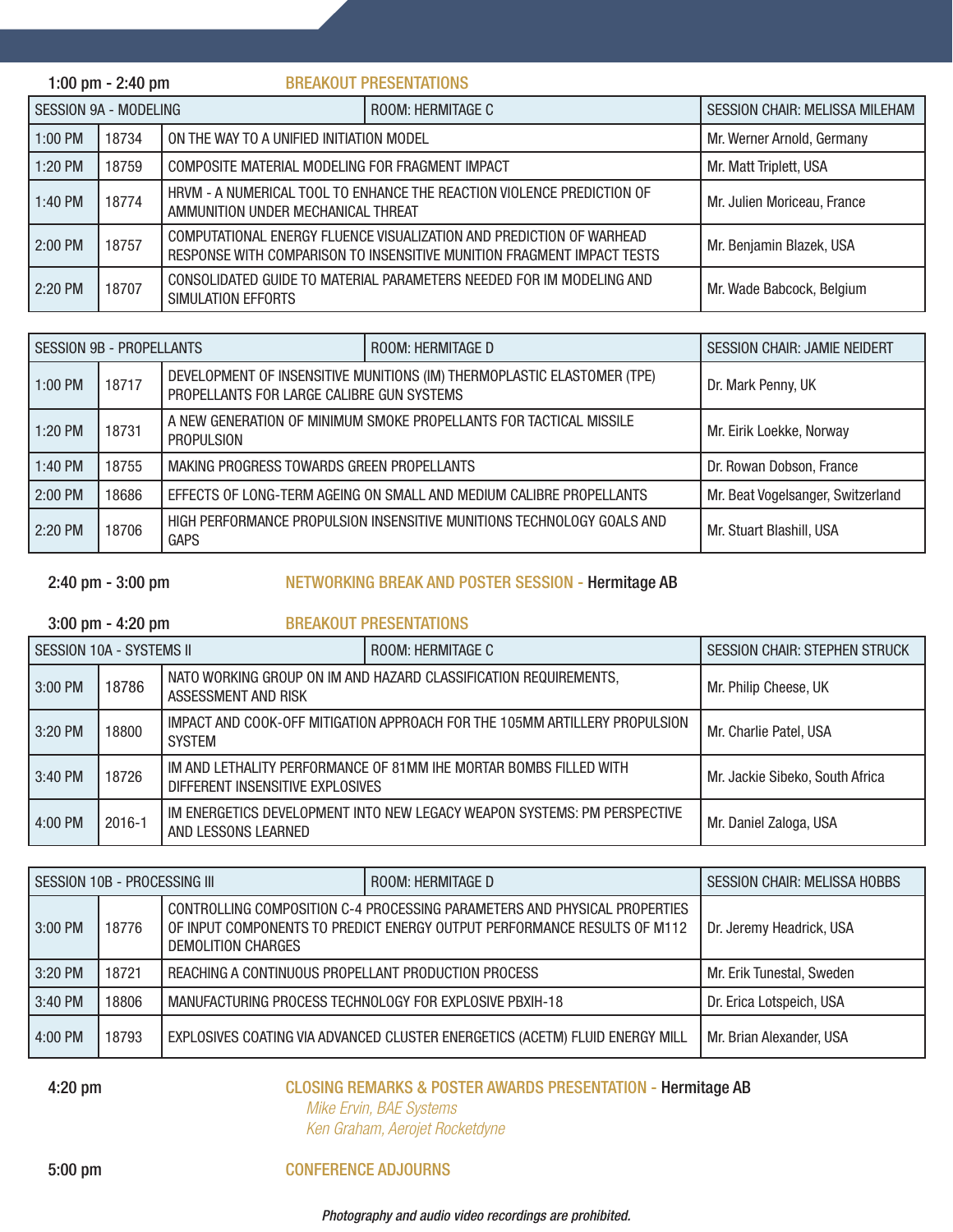| <b>ABSTRACT</b> | <b>TITLE</b>                                                                                                                 | <b>AUTHOR</b>      | <b>SESSION</b> |
|-----------------|------------------------------------------------------------------------------------------------------------------------------|--------------------|----------------|
| 18686           | EFFECTS OF LONG-TERM AGEING ON SMALL AND MEDIUM CALIBRE PROPELLANTS                                                          | <b>VOGELSANGER</b> | <b>9B</b>      |
| 18687           | PARTICLE SIZE EFFECTS ON THE INITIATION CHARACTERISTICS OF DIAMINOAZOXYFURAZAN (DAAF)                                        | <b>FRANCOIS</b>    | 5B             |
| 18689           | USE OF PACKAGING METHODOLOGIES AND INNOVATIVE MATERIALS TO PREVENT INADVERTENT REACTION OF CONTAINERIZED NAVAL<br>ORDNANCE   | <b>VAN SCHAACK</b> | <b>8A</b>      |
| 18699           | NEW M 67/SFG 75 IM HAND GRENADES                                                                                             | <b>VEKSLER</b>     | <b>POSTER</b>  |
| 18705           | INSENSITIVE MUNITIONS (IM) AND HAZARD CLASSIFICATION (HC) TESTING GUIDANCE AND INTEGRATION                                   | <b>TOMASELLO</b>   | 7A             |
| 18706           | HIGH PERFORMANCE PROPULSION INSENSITIVE MUNITIONS TECHNOLOGY GOALS AND GAPS                                                  | <b>BLASHILL</b>    | <b>9B</b>      |
| 18707           | CONSOLIDATED GUIDE TO MATERIAL PARAMETERS NEEDED FOR IM MODELING AND SIMULATION EFFORTS                                      | <b>BABCOCK</b>     | <b>9A</b>      |
| 18708           | TURNING UP THE HEAT: SCIENCE OF COOKOFF WORKSHOP FINDINGS                                                                    | <b>ANDREWS</b>     | 5A             |
| 18709           | MSIAC - REFLECTION ON 25 YEARS SUPPORTING THE MUNITIONS SAFETY COMMUNITY                                                     | <b>SHARP</b>       | <b>PLENARY</b> |
| 18710           | MITIGATION TECHNIQUES FOR MUNITIONS - EASY ACCESS ONLINE!                                                                    | <b>SCHULTZ</b>     | 7A             |
| 18715           | PROJECTION CRITERIA FOR INSENSITIVE MUNITIONS AND HAZARD CLASSIFICATION                                                      | <b>BAKER</b>       | 5B             |
| 18717           | DEVELOPMENT OF INSENSITIVE MUNITIONS (IM) THERMOPLASTIC ELASTOMER (TPE) PROPELLANTS FOR LARGE CALIBRE GUN<br><b>SYSTEMS</b>  | <b>PENNY</b>       | <b>9B</b>      |
| 18718           | NAVY INSENSITIVE MUNITIONS (IM) PROGRAM PLANNING AND EXECUTION                                                               | <b>PORADA</b>      | 4A             |
| 18719           | COMPATIBILITY INVESTIGATIONS ON NOVEL ENERGETIC FORMULATIONS OF NITROGEN RICH AZOLE [BISTETRAZOLYLAMINE(BTA)]                | SASIDHARAN         | 3B             |
| 18720           | BENEFITS OF INSENSITIVE MUNITIONS ON STORAGE AND OPERATIONS                                                                  | <b>KEEFE</b>       | 4A             |
| 18721           | REACHING A CONTINUOUS PROPELLANT PRODUCTION PROCESS                                                                          | TUNESTÅL           | 10B            |
| 18723           | ORDERED CRYSTAL ASSEMBLY OF ULTRAFINE EXPLOSIVE PARTICLES AND THEIR SENSITIVITY PERFORMANCE                                  | <b>YANG</b>        | 6B             |
| 18724           | SMALL SCALE FRAGMENT ATTACK TESTING ON THE LMM MISSILE BOOST MOTOR AND THE INFLUENCE OF THE CONDUIT FORM ON<br>XDT THRESHOLD | <b>HOLDEN</b>      | 2A             |
| 18725           | CHANGES TO NATO IM POLICY AND FULL SCALE TESTING DOCUMENTS                                                                   | <b>PECHOUX</b>     | 4A             |
| 18726           | IM AND LETHALITY PERFORMANCE OF 81MM IHE MORTAR BOMBS FILLED WITH DIFFERENT INSENSITIVE EXPLOSIVES                           | SIBEK <sub>0</sub> | 10A            |
| 18727           | EVALUATION OF THE 90MM MK8 HEP AMMUNITION FILLED WITH IM P16945 EXPLOSIVE COMPOSITION                                        | <b>STRUYVE</b>     | 8A             |
| 18729           | CHARACTERIZATION OF 1-PROPYL-2-NITROGUANIDINE (PRNQ)                                                                         | <b>SAMUELS</b>     | 3B             |
| 18730           | CHARACTERIZATION OF DNAM (DINITRAMINO MELAMINE)                                                                              | <b>SAMUELS</b>     | 8B             |
| 18731           | A NEW GENERATION OF MINIMUM SMOKE PROPELLANTS FOR TACTICAL MISSILE PROPULSION                                                | LOEKKE             | 9B             |
| 18733           | ONE POINT SAFE EXPLOSIVE CHARGE                                                                                              | <b>COLCLOUGH</b>   | 8A             |
| 18734           | ON THE WAY TO A UNIFIED INITIATION MODEL                                                                                     | ARNOLD             | 9A             |
| 18735           | INSENSITIVE MUNITIONS TYPE IV LETHAL FRAGMENT PROJECTION ENERGY THRESHOLD                                                    | <b>PUDLAK</b>      | 5B             |
| 18736           | FRAGMENT BREAK-UP INVESTIGATION                                                                                              | <b>PUDLAK</b>      | 6A             |
| 18740           | FRAGMENT IMPACT MITIGATION THROUGH SHOCK-INDUCED THREAT DAMAGE                                                               | <b>STEINBERG</b>   | 7A             |
| 18741           | U.S. SLOW COOK-OFF CONSORTIUM                                                                                                | <b>HAYDEN</b>      | 3A             |
| 18743           | <b>INSENSITIVE 120 MM MORTAR BOMB</b>                                                                                        | <b>COULOUARN</b>   | 6A             |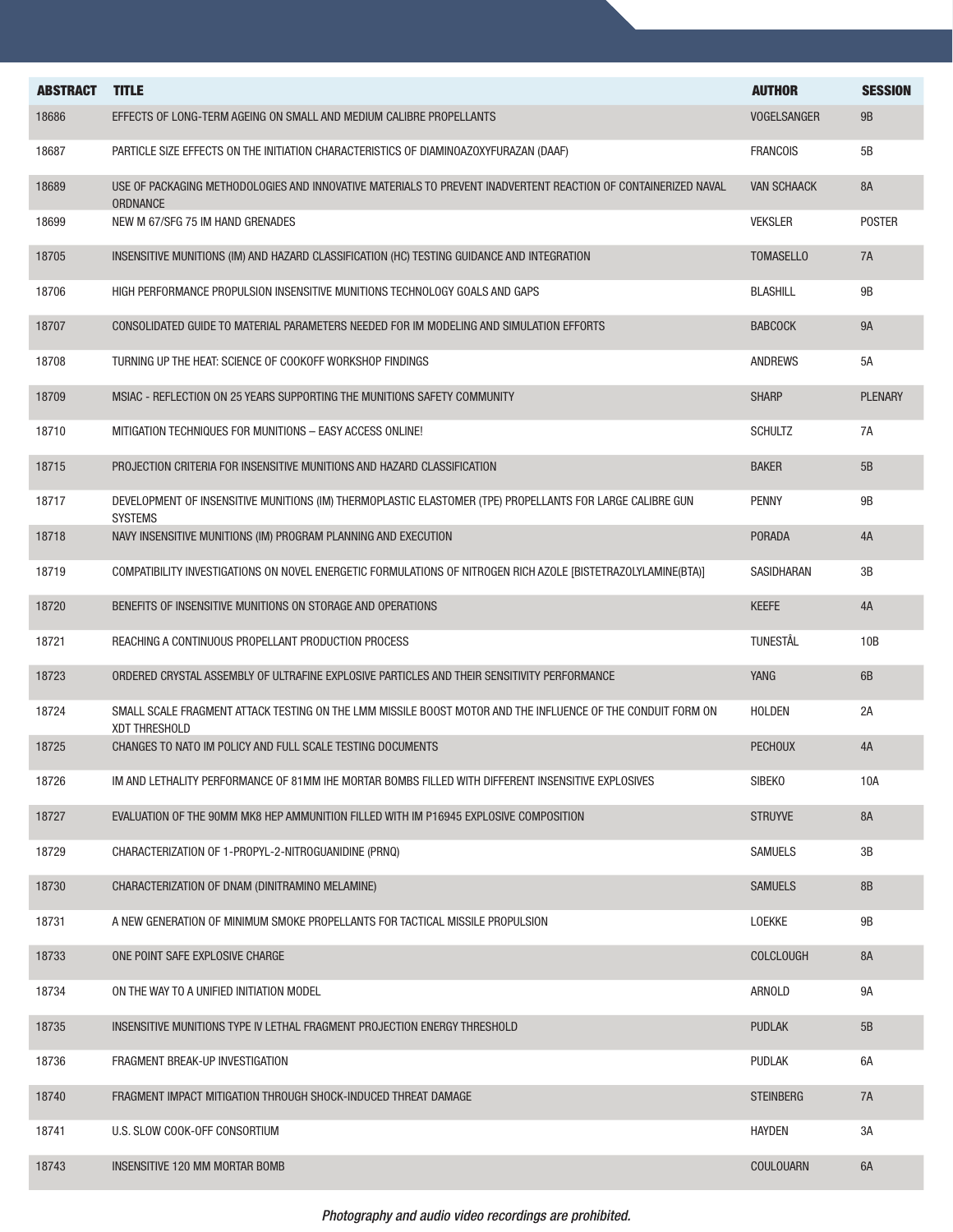| <b>ABSTRACT</b> | <b>TITLE</b>                                                                                                                                                             | <b>AUTHOR</b>   | <b>SESSION</b>                        |
|-----------------|--------------------------------------------------------------------------------------------------------------------------------------------------------------------------|-----------------|---------------------------------------|
| 18744           | HISTORY OF IM AMMUNITION DEVELOPED AT NEXTER MUNITIONS, CHALLENGES FOR THE FUTURE                                                                                        | <b>AUMASSON</b> | <b>POSTER</b>                         |
| 18745           | IMPLEMENTATION OF XF®PREMIX ON TRADITIONAL MELT-CAST EQUIPMENT: MECAR WORKSHOP FOR INSENSITIVE AMMUNITION                                                                | <b>STRUYVE</b>  | 6B                                    |
| 18747           | ATMOSPHERIC MEASUREMENTS IN PROPANE AND LIQUID-POOL FAST COOK OFF FIRES                                                                                                  | <b>HUBBLE</b>   | 5A                                    |
| 18748           | JIMTP STRATEGY AND PATH FORWARD                                                                                                                                          | DI STASIO       | <b>PLENARY</b>                        |
|                 |                                                                                                                                                                          |                 |                                       |
| 18751           | AMORPHOUS ENERGETICS                                                                                                                                                     | R. PATEL        | <b>8B</b>                             |
| 18753           | QUALIFICATION OF GRANULAR IMX-104                                                                                                                                        | K. PATEL        | 4B                                    |
| 18754           | PREPARATION AND CHARACTERIZATION OF NANOSTRUCTURED COMPOSITION B                                                                                                         | QIU             | 5B                                    |
| 18755           | MAKING PROGRESS TOWARDS GREEN PROPELLANTS                                                                                                                                | <b>DOBSON</b>   | <b>9B</b>                             |
| 18757           | COMPUTATIONAL ENERGY FLUENCE VISUALIZATION AND PREDICTION OF WARHEAD RESPONSE WITH COMPARISON TO INSENSITIVE<br><b>MUNITION FRAGMENT IMPACT TESTS</b>                    | <b>BLAZEK</b>   | <b>9A</b>                             |
| 18758           | HIGH PERFORMANCE PROPELLANT FRAGMENT IMPACT TESTING: SMALL-SCALE AND FULL-SCALE                                                                                          | <b>HARSTAD</b>  | 2A                                    |
| 18759           | COMPOSITE MATERIAL MODELING FOR FRAGMENT IMPACT                                                                                                                          | <b>TRIPLETT</b> | <b>9A</b>                             |
| 18760           | EFFECT OF OXIDISER CRYSTAL QUALITY ON SENSITIVITY OF NTO/RDX AND RDX BASED EXPLOSIVES                                                                                    | LEE             | <b>POSTER</b>                         |
| 18761           | INSENSITIVE MUNITIONS - DEVELOPMENT AND QUALIFICATION OF NEW MELT-CAST FORMULATIONS                                                                                      | <b>JOHANSEN</b> | 2B                                    |
| 18763           | SHOCK SENSITIVITY TESTING OF 3(5), 4-DINITROPYRAZOLE                                                                                                                     | <b>RITUMS</b>   | 7A                                    |
| 18764           | NUMERICAL INVESTIGATION ON ENERGETIC FILLER SUBSTITUTION BY ALUMINIUM TO INCREASE AIR BLAST EFFECTS AND MAINTAIN<br>SHAPED CHARGE EFFECTS                                | <b>MORICEAU</b> | <b>POSTER</b>                         |
| 18765           | FAST COOK-OFF MODELS AND EXPERIMENTS WITH ROCKET MOTORS IN MISSILE LAUNCHER CANISTERS                                                                                    | YAGLA           | 7A                                    |
| 18766           | INVESTIGATION OF A POSSIBLE FUEL FIRE ALTERNATIVE: RADIATIVE PANELS                                                                                                      | <b>MORICEAU</b> | 5A                                    |
| 18767           | INFUSE™ NITROCELLULOSE: A NEW APPROACH TO GUN PROPELLANT TECHNOLOGY                                                                                                      | <b>VELARDE</b>  | 3B                                    |
| 18769           | EVALUATION OF ARLX-4201 AS THE M1156 (NA29) PGK FUZE BOOSTER FORMULATION FOR THE 155 MM PROJECTILE                                                                       | <b>PIEHLER</b>  | 2B                                    |
| 18770           | GRIMEX (GREEN IM EXPLOSIVE): DEVELOPMENT OF NOVEL IM COMP B REPLACEMENTS BASED ON GREEN TNT AND RDX<br><b>REPLACEMENTS</b>                                               | <b>PRICE</b>    | <b>PLENARY</b>                        |
| 18774           | HRVM - A NUMERICAL TOOL TO ENHANCE THE REACTION VIOLENCE PREDICTION OF AMMUNITION UNDER MECHANICAL THREAT                                                                | <b>MORICEAU</b> | <b>9A</b>                             |
| 18775           | REVIEW AND UPDATE OF STANAG 4526 SHAPED CHARGE JET, MUNITIONS TEST PROCEDURE                                                                                             | <b>FUCHS</b>    | 5B                                    |
| 18776           | CONTROLLING COMPOSITION C-4 PROCESSING PARAMETERS AND PHYSICAL PROPERTIES OF INPUT COMPONENTS TO PREDICT<br>ENERGY OUTPUT PERFORMANCE RESULTS OF M112 DEMOLITION CHARGES | J. HEADRICK     | 10B                                   |
| 18778           | INSENSITIVE MUNITIONS INDUSTRY CONTRIBUTION FOR STANAG AND AOP IMPROVEMENTS                                                                                              | <b>GUENGANT</b> | <b>PLENARY &amp;</b><br><b>POSTER</b> |
| 18780           | HIGH TEMPERATURE EXPLOSIVES FOR THE FUTURE                                                                                                                               | S. HEADRICK     | 3B                                    |
| 18781           | AN INEXPENSIVE DETONATOR FOR SMART AND INNESITIVE MUNITIONS                                                                                                              | <b>SCHOLTES</b> | <b>POSTER</b>                         |
| 18783           | DEFLAGRATION INCIDENT DURING PROPELLANT DRYING INVESTIGATIION, REBUILD AND RECOVERY                                                                                      | <b>POWELL</b>   | <b>POSTER</b>                         |
| 18784           | EFFECT OF ITEM BLOCKAGE IN FAST COOK OFF FIRES                                                                                                                           | YAGLA           | 5A                                    |
| 18785           | MITIGATION DEVICE FOR NEXT GENERATION MEDIUM CALIBER AMMUNITION                                                                                                          | <b>BRUNO</b>    | <b>8A</b>                             |
| 18786           | NATO WORKING GROUP ON IM AND HAZARD CLASSIFICATION REQUIREMENTS, ASSESSMENT AND RISK                                                                                     | <b>CHEESE</b>   | 10A                                   |
| 18787           | EXPLOSIVENESS TESTING OF PRESSED PBX                                                                                                                                     | <b>CHEESE</b>   | 2A                                    |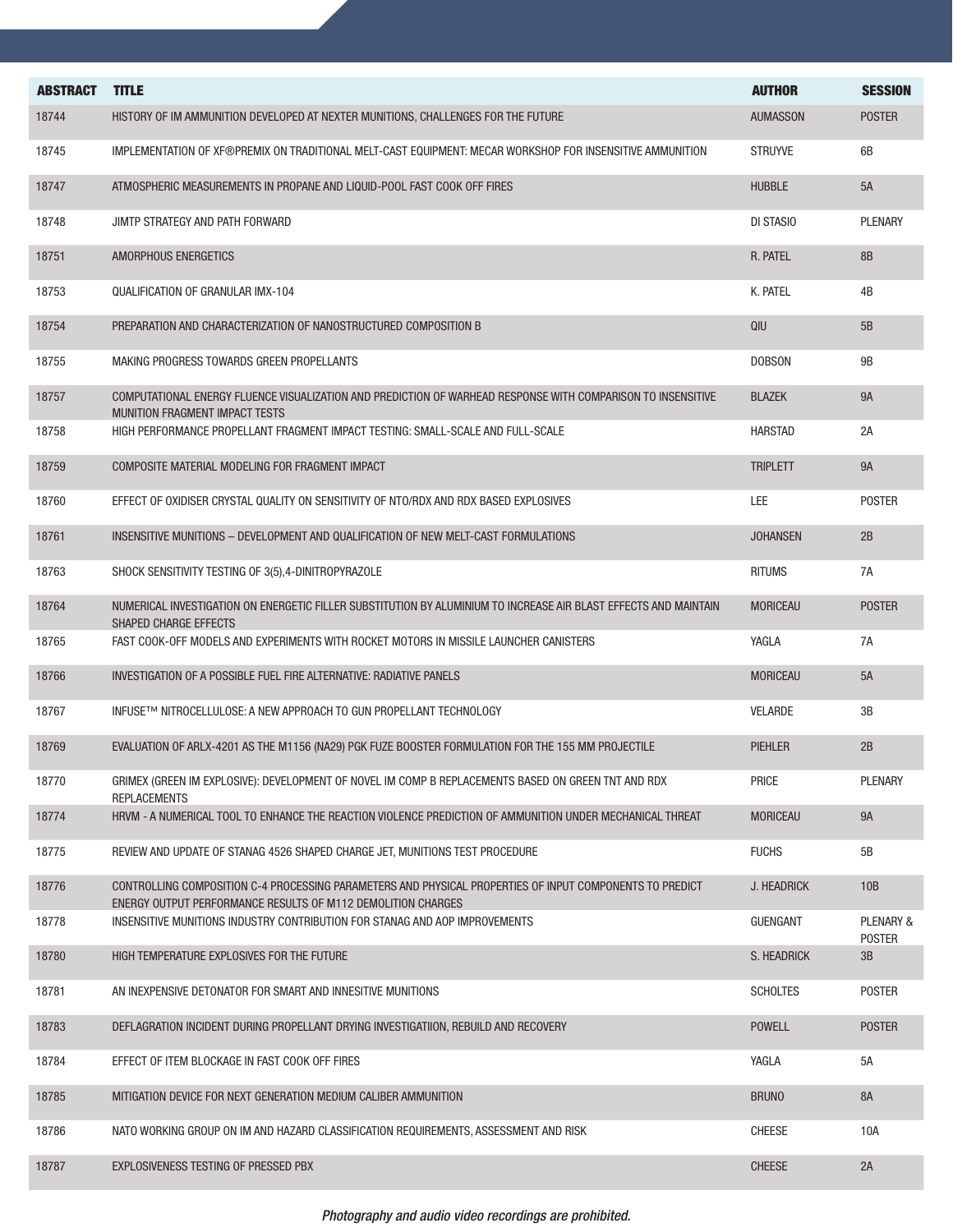| <b>ABSTRACT</b> | <b>TITLE</b><br>HEAVY FRAGMENT IMPACT TESTING OF PBX FILLED BOMBS AND SHAPED CHARGES                       | <b>AUTHOR</b><br><b>WHITE</b> | <b>SESSION</b> |
|-----------------|------------------------------------------------------------------------------------------------------------|-------------------------------|----------------|
| 18788           |                                                                                                            |                               | 2A             |
| 18789           | PILOT PLANT DEMONSTRATION OF A ONE-POT DEMN PROCESS                                                        | <b>VELARDE</b>                | 4B             |
| 18791           | REDUCED SENSITIVITY LX-14 MAIN CHARGE                                                                      | <b>ALEXANDER</b>              | 2B             |
| 18793           | EXPLOSIVES COATING VIA ADVANCED CLUSTER ENERGETICS (ACETM) FLUID ENERGY MILL                               | <b>ALEXANDER</b>              | 10B            |
| 18794           | ALTERNATIVE WAXES FOR COMPOSITION B                                                                        | <b>DONEGAN</b>                | 8B             |
| 18796           | DEVELOPMENT AND TESTING OF 3,4 DNP                                                                         | <b>MORRIS</b>                 | 7B             |
| 18797           | PROCESS DEVELOPMENT AND SCALE-UP OF MDNT                                                                   | <b>MORRIS</b>                 | 7B             |
| 18798           | LABORATORY AND PILOT SCALE SYNTHESIS OF LLM 105                                                            | <b>PHILLIPS</b>               | 7B             |
| 18799           | SCALE-UP AND ANALYSIS OF TAGMNT                                                                            | <b>RENDINA</b>                | 6B             |
| 18800           | IMPACT AND COOK-OFF MITIGATION APPROACH FOR THE 105MM ARTILLERY PROPULSION SYSTEM                          | C. PATEL                      | 10A            |
| 18801           | IM & FHC RESULTS FOR 105MM M1130 CARTRIDGE WITH XM350 PROPELLING CHARGE                                    | C. PATEL                      | 8A             |
| 18803           | SYNTHESIS OF NEW ENERGETIC BINDERS DERIVED FROM ADIOL                                                      | <b>MILEHAM</b>                | 7B             |
| 18805           | THE PATH FORWARD FOR ALUMINIZED PRNQ FORMULATIONS                                                          | <b>BUKOWSKI</b>               | 2B             |
| 18806           | MANUFACTURING PROCESS TECHNOLOGY FOR EXPLOSIVE PBXIH-18                                                    | <b>LOTSPEICH</b>              | 10B            |
| 18807           | DESIGN CONSIDERATIONS FOR AUTOMATED MANUFACTURING SYSTEMS FOR PRIMARY EXPLOSIVES AND MILITARY PYROTECHNICS | <b>STURDIVANT</b>             | 6B             |
| 18808           | AN APPROACH TO SIMULATE THE COOK-OFF RESPONSE OF LARGE MUNITIONS USING SMALL SCALE TESTS AND ANALYSIS      | <b>MOUSSA</b>                 | 3A             |
| 18810           | NOTROISOBUTANETRINITRATE (NIBTN): A POTENTIAL NG REPLACEMENT PLASTICIZER                                   | <b>PARASKOS</b>               | 8B             |
| 18811           | PARTICLE GROWTH IN FINE GROUND NITRAMINES                                                                  | <b>ADAMS</b>                  | <b>POSTER</b>  |
| 18813           | FORMULATION AND TESTING OF GAGTFA BASED EXPLOSIVES                                                         | <b>ADAMS</b>                  | 2B             |
| 18814           | THERMAL MODELING OF SLOW COOK-OFF RESPONSES                                                                | <b>GRASWALD</b>               | 3A             |
| 18816           | MSIAC AUDIT PROCEDURE OF DGA MISSILE TESTING                                                               | <b>PECHOUX</b>                | 4A             |
| 18820           | CALIBRATION OF A PROPANE FAST HEATING BURNER USED TO TEST LARGE ORDNANCE ITEMS                             | <b>WASHBURN</b>               | 5A             |
| 18821           | ARDEC GUN PROPULSION SCIENCE & TECHNOLOGIES OF INTEREST                                                    | CARAVACA                      | 4A             |
| 18825           | A SERIES OF BKNO3 NITROCELLULOSE BASED LOW SENSITIVITY IGNITERS WITH VARYING IGNITION CHARACTERISTICS      | <b>ROZUMOV</b>                | 6A             |
| 18829           | PARAMETERS INFLUENCING THE RESPONSE OF MSP-1 PROPELLANT SUBJECT TO FRAGMENT IMPACT                         | <b>PFEIL</b>                  | 2A             |
| 18830           | SYNTHESIS AND CHARACTERIZATION OF NEW ISOXAZOLE-BASED ENERGETIC MATERIALS                                  | <b>GUZMAN</b>                 | 7B             |
| 2016-1          | IM ENERGETICS DEVELOPMENT INTO NEW LEGACY WEAPON SYSTEMS: PM PERSPECTIVE AND LESSONS LEARNED               | ZALOGA                        | 10A            |
| 2016-2          | TWIN SCREW EXTRUSION OF HIGH PERFROMANCE ENHANCED BLAST WARHEAD EXPLOSIVES                                 | <b>BARACALDO</b>              | <b>POSTER</b>  |
| 2016-3          | GRANULAR IMX-104 IMPROVED MANUFACTURING                                                                    | ZHA0                          | 4B             |
| 2016-4          | DEMN X "ONE-POT" LOADING METHOD                                                                            | <b>BOYKIN</b>                 | 4B             |
| 2016-5          | SENSITIVITY AND INTERACTION OF ENERGETIC MATERIALS SUBJECTED TO MICROWAVE IRRADIATIONS                     | ABOU-RACHID                   | <b>POSTER</b>  |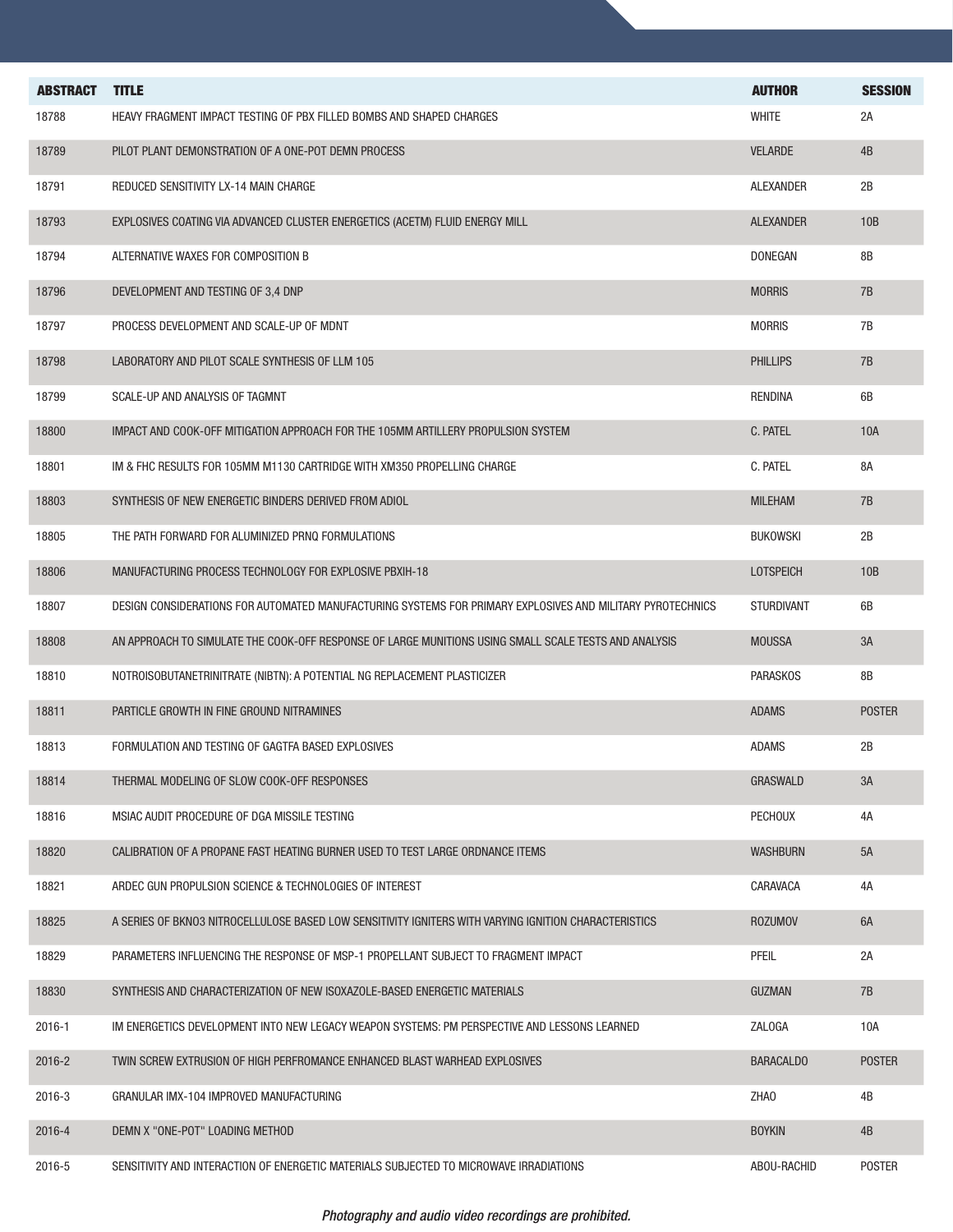| <b>ABSTRACT</b> | <b>TITLE</b>                                                                    | <b>AUTHOR</b> | <b>SESSION</b> |
|-----------------|---------------------------------------------------------------------------------|---------------|----------------|
| $2016 - 6$      | FABRICATION AND PERFORMANCE OF A MEMS-BASED INTEGRATED FXPLODING FOIL INITIATOR | <b>FANG</b>   | <b>POSTER</b>  |
|                 | JOINT INSENSITIVE MUNITIONS TECHNOLOGY PROGRAM HIGH PERFORMANCE PROPULSION      | DI STASIO     | <b>POSTER</b>  |
|                 | JOINT INSENSITIVE MUNITIONS TECHNOLOGY PROGRAM MINIMUM SIGNATURE PROPULSION     | DI STASIO     | <b>POSTER</b>  |
|                 | JOINT INSENSITIVE MUNITIONS TECHNOLOGY PROGRAM BLAST FRAGMENTING WARHEADS       | DI STASIO     | <b>POSTER</b>  |
|                 | JOINT INSENSITIVE MUNITIONS TECHNOLOGY PROGRAM ANTI-ARMOR WARHEADS              | DI STASIO     | <b>POSTER</b>  |
|                 | JOINT INSENSITIVE MUNITIONS TECHNOLOGY PROGRAM GUN PROPULSION.                  | DI STASIO     | <b>POSTER</b>  |
|                 | EFFECTS OF EXPLOSIVES AGEING ON MUNITION RESPONSE TO IM THREATS                 | <b>IMEMG</b>  | <b>POSTER</b>  |
|                 | AN IMEMG APPROACH TO OPTIMISE IM SIGNATURE SPECIFICATION: ASSIM PROGRESS        | <b>IMEMG</b>  | <b>POSTER</b>  |
|                 | HARMONIZATION AND IMPROVEMENTS TO FAST HEATING TEST PROCEDURES                  | <b>IMEMG</b>  | <b>POSTER</b>  |
| 0000            | ENGINEERING LEVEL IM TEST RESULTS FOR 155MM EXTENDED RANGE XM1128 HE PROJECTILE | K. PATEL      | 8B             |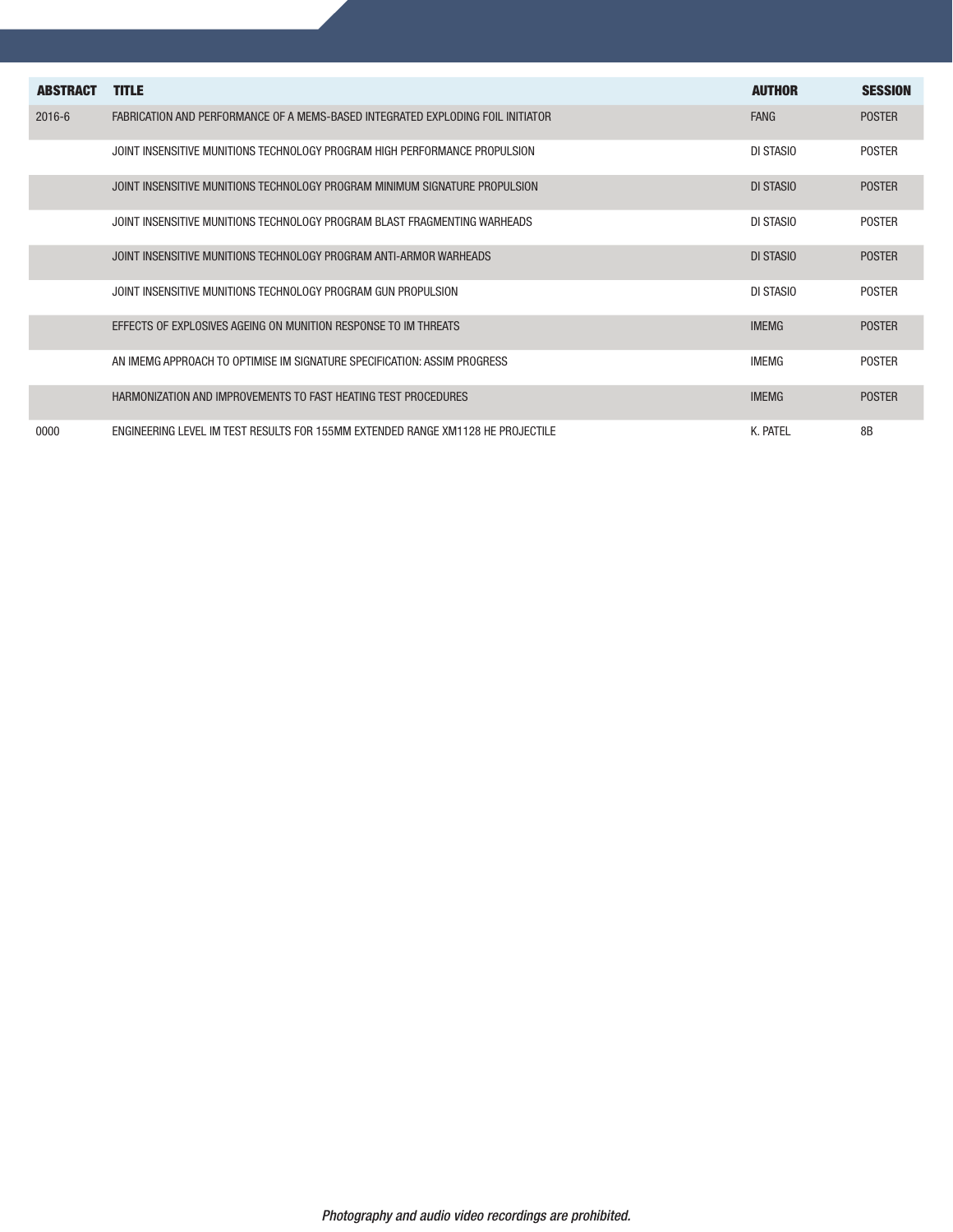|  | -                        |
|--|--------------------------|
|  | $\overline{\phantom{0}}$ |
|  |                          |
|  | —                        |
|  | $\overline{\phantom{0}}$ |
|  |                          |
|  | $\overline{\phantom{0}}$ |
|  | —                        |
|  |                          |
|  | $\overline{\phantom{0}}$ |
|  | —                        |
|  |                          |
|  | —                        |
|  | —                        |
|  |                          |
|  | $\overline{\phantom{0}}$ |
|  |                          |
|  |                          |